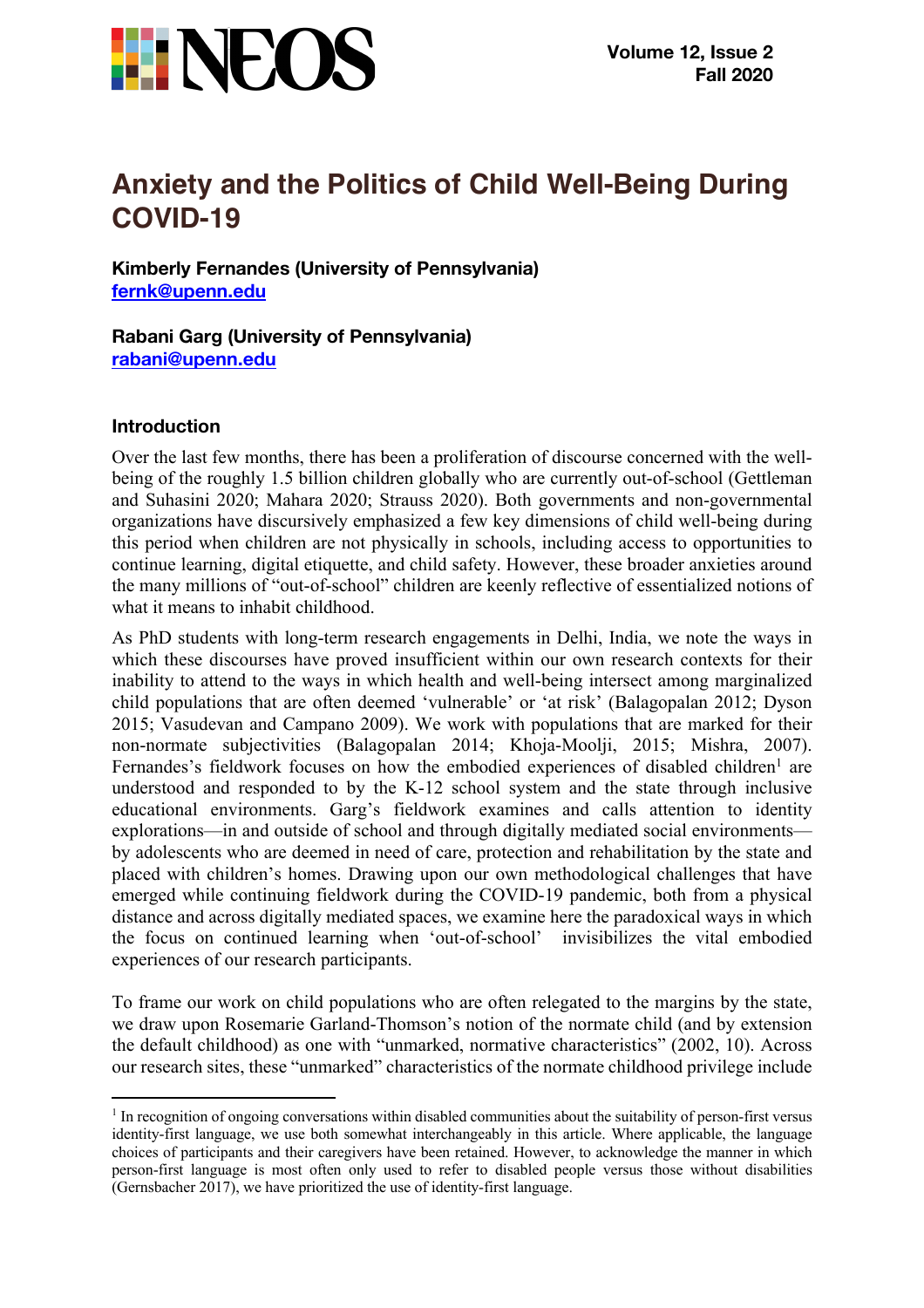several intersecting facets of identity such as caste, class, race, gender, and ability. The majority of programming that has aimed to address the needs and well-being of the unmarked child subject during this pandemic assume normativity, thereby disregarding systemic inequities that our participants and their families face. The concept of bodyminds (Price 2015; Schalk 2018) has also enabled us to further unpack the connections between health and well-being in current child well-being discourses. As a framework, the bodymind discards conventional biomedical separations of one's physical body from one's mind, instead intentionally highlighting the ways in which both are inseparably intertwined in their functioning. Bodyminds as a concept has also allowed us to pay careful attention to which marginalities—or parts of marginalities—are not even rendered in dominant discourses about child well-being during COVID-19. Employing both frameworks toward a conceptual framing of the health and well-being of marginalized child populations in India, we now look at two dimensions of these discourses: access and accountability.

#### **Access**

India's national guidelines on digital learning (MHRD 2020) and surrounding conversations at our research sites work from the assumption that broader systemic inequities, which existed prior to the pandemic (Singal and Muthukrishna 2014), could be addressed by ensuring access to digital devices during the pandemic. Across the nation, this lack of access to digital devices has been constructed as one of the primary hindrances to child well-being (Bhatt 2020; Sahni 2020). Subsequently, various drives to provide digital devices to households who lack them have sprung up, largely in an attempt to ensure that children are able to keep learning.

Ironically, therefore, even though every child at Garg's research site received a laptop during the early months of the pandemic, this has not translated to greater access to learning opportunities and environments. Garg noticed that rhetoric around the 'optimal' use of digital devices resulted in the home's strict monitoring of when and how children could use their laptops. Adult caregivers' anxieties around the digital behavior of Garg's research participants, together with idealized cultural notions of childhood as a space free of digital devices, have continued to mediate the access promised by laptops. As Garg collaborates with her participants on an online writing project, caregivers at the children's home have reprimanded participants for spending too much time on projects that are external to their school work, and have continually worried about the ways in which digital interactions have the potential to remain somewhat unmonitored. Although ostensibly well-intentioned, these specific caregiver rhetorics around being mindful of well-being have ironically de-centered the interests and desires that her participants themselves had identified as key to their own well-being.

Across Fernandes's sites, the broader rhetoric of access to devices also does not fully address the concerns of participants with intellectual, developmental and/or physical disabilities, nor the concerns of their caregivers around the accessibility of online education. In particular, despite often needing to work full-time jobs, caregivers are also required to spend several hours assisting children with disabilities as they engage with school curriculum online. As a result, several caregivers, particularly those who are unable to afford additional caregiving support, have expressed their inability to ensure that their children with disabilities continue engaging in activities meaningful to their own learning through the various digital solutions provided. Further, in guidelines for parents, digital etiquette is often discursively constructed through a binary understanding of healthy/unhealthy engagement (from an adult perspective). This in turn leaves little room for wider conversations that center the needs of children and their experiences when engaging extensively with digital worlds since the start of the pandemic.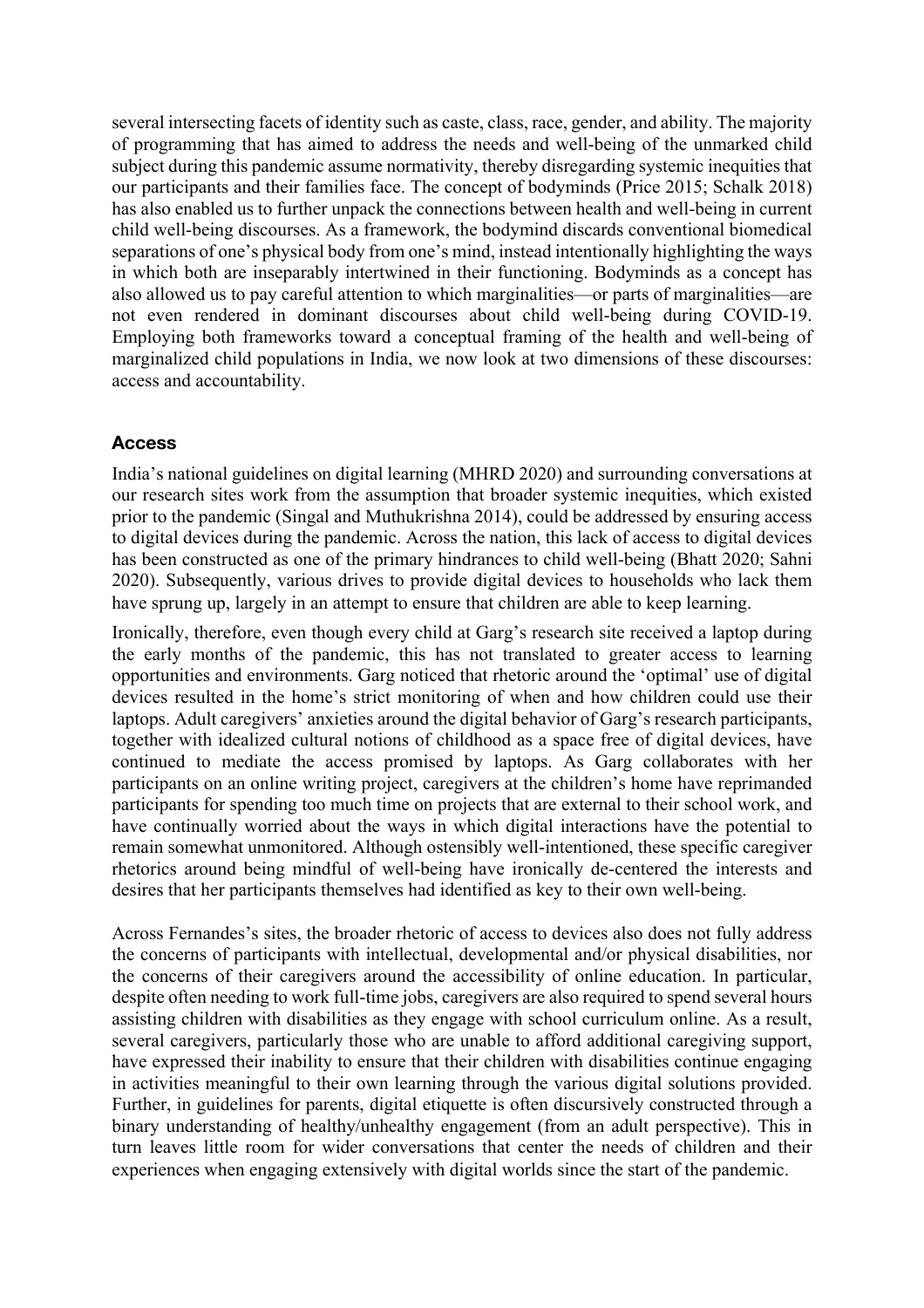## **Accountability**

Another dimension of continued child well-being in this moment is that of accountability of parents. As a result of the concerted focus on continuing to learn when 'out-of-school,' the responsibility for both the participation and well-being of child participants falls on parents, rather than being understood as a by-product of larger systemic interactions. This framing entirely sidelines the challenges that the caregivers of participants at our research sites are facing, including a sudden loss of livelihoods. It also does not address the ways in which parental well-being and child well-being can often be intertwined.

In Fernandes's project, these disjunctures are especially apparent with parents of children with disabilities, many of whom have expressed discomfort over feeling ill-equipped to handle their children's education during the pandemic. This discomfort is also indicative of the ways in which other aspects of a child's identity, particularly class, gender and/or caste, come to intersect with impairments. As is the case with disabled children when in school, but perhaps even more so now that children are 'out-of-school,' parents with more disposable income in this moment have paradoxically turned their focus toward a greater pursuit of curricular and extracurricular activities to ensure that the pandemic can also be reframed as an opportunity. These anxieties around making up for lost in-school time have frequently (albeit unintentionally) also de-centered children's responses to the pandemic and their expressions of well-being.

Through these discourses that link access, learning and well-being, the onus of being well in this deeply difficult moment is also disproportionately placed on the child. Several news media outlets have praised children who have shown what is constructed as extraordinary resilience in this moment (Outlook 2020), including a teenager who cycled hundreds of miles to take her father home to their village amidst the abruptness of the lockdown (Livemint 2020). At Garg's field site, children in the care home have not met their friends or families outside for the last 6 months. However, their well-being is measured by the caregivers through specific socioemotional markers of adjustment, including their continued commitment to learning despite the many upheavals of this moment. Discourses of child well-being, in this situation, have necessitated a continued demonstration of well-being, which in turn does not adequately capture the ways in which systemic failure comes to be located in the body of the individual.

### **Conclusion**

As researchers, we remain aware of the need to further nuance our study of the costs to access that are most keenly felt by young, marginalized bodyminds (Balagopalan 2011). At a moment when the well-being of the child is made hyper-visible, we wish to point further to the invisibility of the needs and voices of the non-normate children that we work with in order to ask how they might be (re)centered. In particular, how might our methodological choices continue to pay close attention to our young participants' needs, voices, and lived experiences, while also engaging with the proliferation of global discourses on what it means to be 'well' in this moment? We offer these ongoing, open questions from our own engagements with the intention to re-focus current concerns about child well-being on the needs and experiences expressed by children themselves in this moment.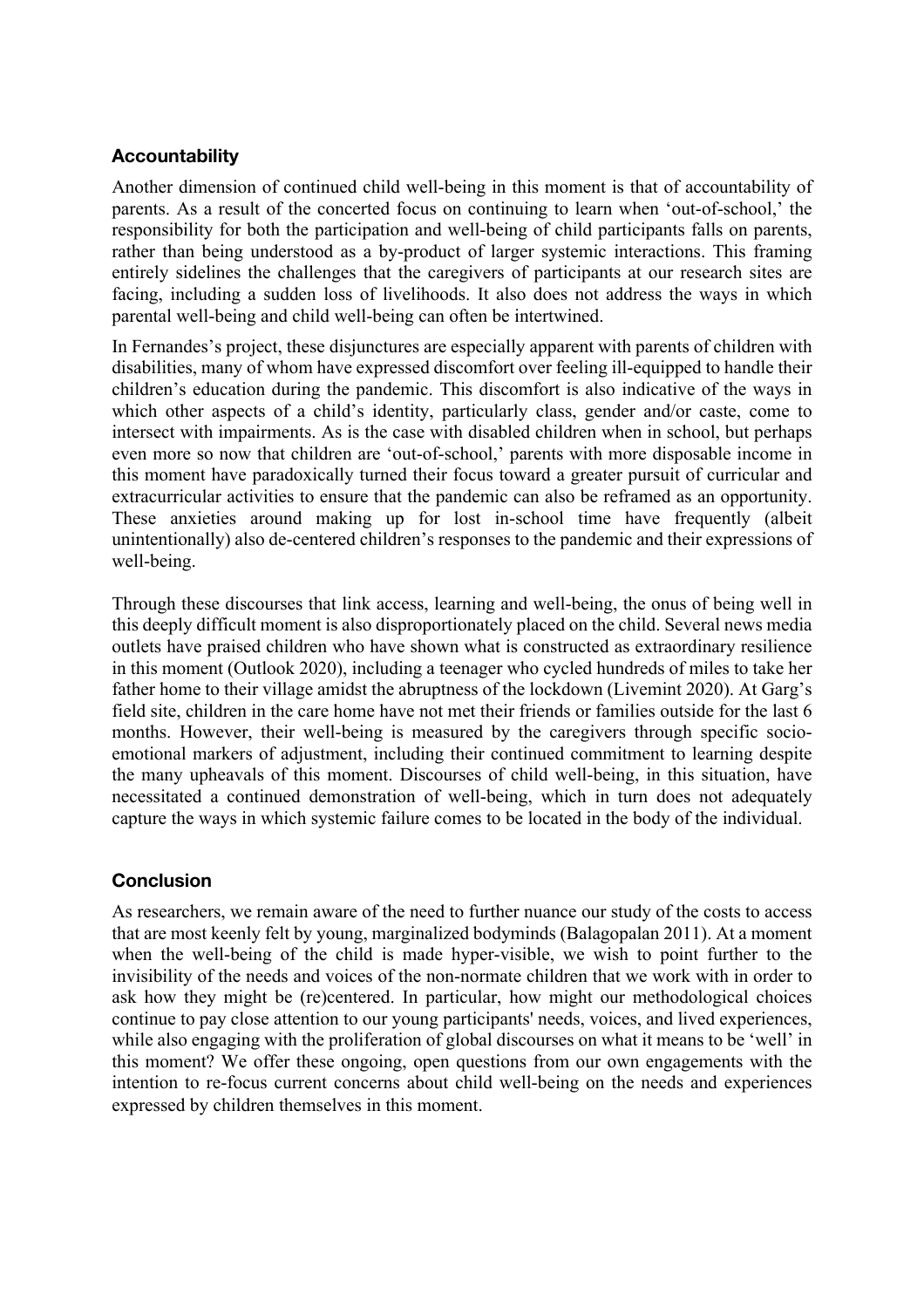#### **References**

- Balagopalan, Sarada. 2011. "Introduction: Children's Lives and the Indian Context." *Childhood* 18 (3): 291 - 297.
- Balagopalan, Saranda. 2012. "The Politics of Failure: Street Children and the Circulation of Rights Discourses in Kolkata (Calcutta), India." In *Living Rights: Theorizing Children's Rights in International Development*, edited by Karl Hanson and Olga Nieuwenhuys. Cambridge: Cambridge University Press.
- Balagopalan, Saranda. 2014. *Inhabiting Childhood: Children, Labor, and Schooling in Postcolonial India*. London: Palgrave.
- Bhatt, Neha. 2020. "Coronavirus Lockdown: How E-Classes Reveal India's Digital Divide." *AlJazeera*, May 11, 2020, https://www.aljazeera.com/news/2020/04/coronaviruslockdown-classes-reveal-india-digital-divide-200428075114733.html
- Dyson, Anne Haas. 2015. "The Search for Inclusion: Deficit Discourse and the Erasure of Childhoods." *Language Arts* 92 (3): 199.
- Garland-Thomson, Rosemarie. 2002. "Interrogating Disability, Transforming Feminist Theory." *NWSA Journal* 14 (3): 1 - 32.
- Gernsbacher, Morton Ann. 2017. "Editorial Perspective: The Use of Person-First Language in Scholarly Writing May Accentuate Stigma." *Journal of Child Psychology and Psychiatry* 58 (7): 859 - 861.
- Gettleman, Jeffrey and Suhasini Raj. 2020. "As Covid-19 Closes Schools, the World's Children Go to Work." *New York Times*, September 27, 2020. https://www.nytimes.com/2020/09/27/world/asia/covid-19-india-children-schooleducation-labor.html
- Khoja-Moolji, Shenila. 2015. "Suturing Together Girls and Education: An Investigation Into the Social (Re)prodution of Girls' Education as a Hegemonic Ideology." *Diaspora, Indigenous, and Minority Education* 9 (2): 87 - 107.
- Livemint. 2020. "Bihar Girl Who Cycled 1200 km Carrying Injured Father Offered Trial By Cycling Federation." *Press Trust of India*, May 21, 2020. https://www.livemint.com/news/india/bihar-girl-who-cycled-1-200km-carryinginjured-father-offered-trial-by-cycling-federation-11590083089347.html
- Mahara, Priti. 2020. "Child Protection and Preparedness in COVID-19 Epoch." *Economic and Political Weekly* 55 (30). https://www.epw.in/journal/2020/30/commentary/childprotection-and-preparedness-covid-19-epoch.html
- Ministry of Human Resource Development (MHRD). 2020. "Pragyata: Guidelines for Digital Education." https://www.mhrd.gov.in/sites/upload\_files/mhrd/files/pragyataguidelines\_0.pdf